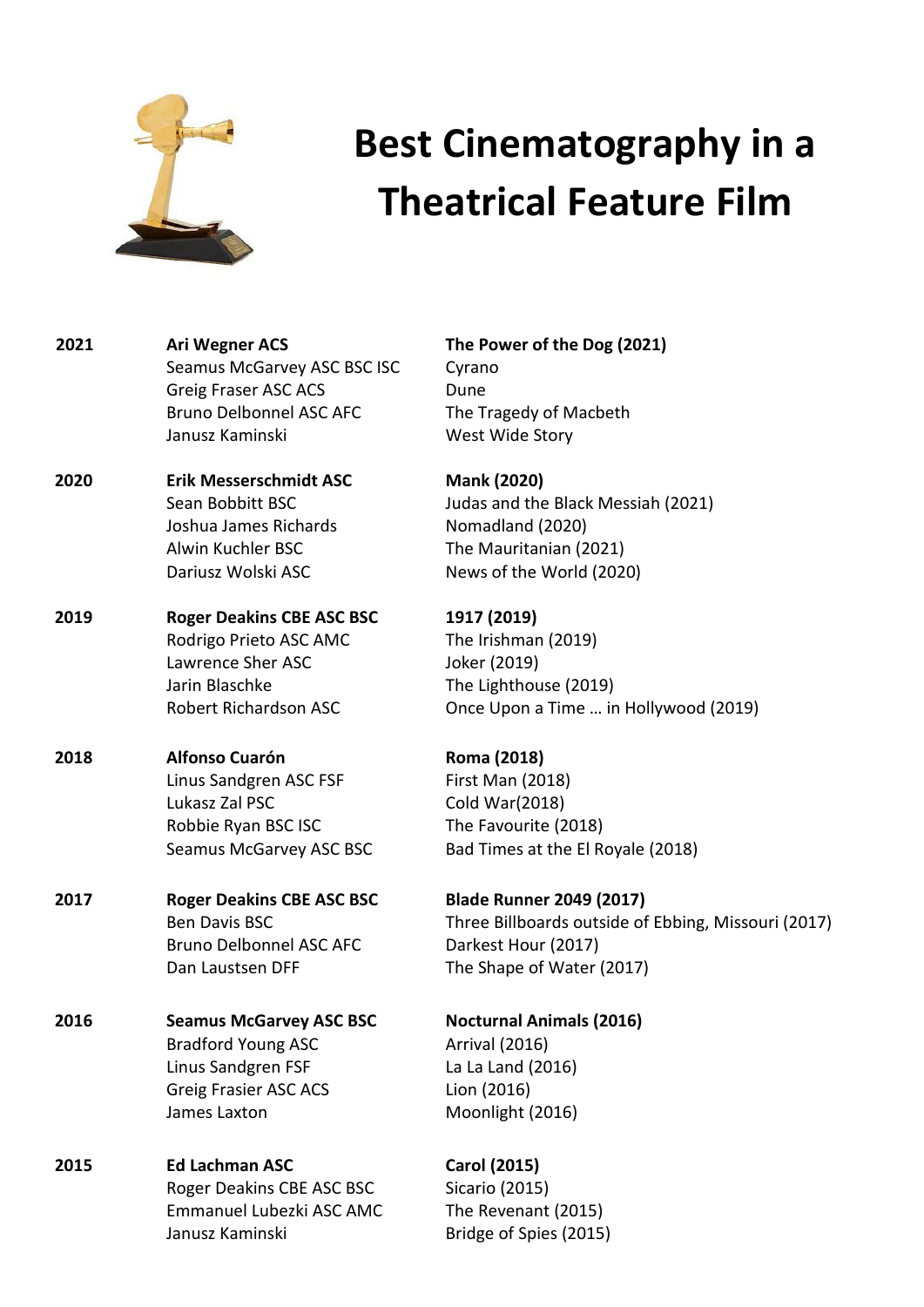**2014 Dick Pope BSC Mr. Turner (2014)** 

 Rob Hardy BSC Ex Machina (2014) Lukasz Zal PSC & Ida (2013) Ryszard Lenczewski PSC

John Seale ASC ACS Mad Max : Fury Road (2015)

Emmanuel Lubezki AMC ASC Birdman or (The Unexpected Virtue of Ignorance) (2014) Robert Yeoman ASC The Grand Budapest Hotel (2014)

**2013 Phedon Papamichael ASC GSC Nebraska (2013)** Emmanuel Lubezki ASC AMC Gravity (2013) Barry Ackroyd BSC Captain Phillips (2013) Sean Bobbitt BSC 12 Years a Slave (2013)

**2012 Seamus McGarvey ASC BSC ISC Anna Karenina (2012)** John Mathieson BSC Great Expectations (2012) Danny Cohen BSC Les Misérables (2012) Roger Deakins ASC BSC Skyfall (2012)

**2011 Guillaume Schiffman AFC The Artist (2011)**  Robert Richardson ASC Hugo Darius Khondji ASC AFC Midnight in Paris (2011) Emmanuel Lubezki ASC AMC The Tree of Life (2011)

**2010 Roger Deakins ASC BSC True Grit (2010)**  Matthew Libatique ASC Black Swan (2010) Wally Pfister ASC Inception (2010)

**2009 Barry Ackroyd BSC The Hurt Locker (2008)**  Christian Berger AAC The White Ribbon (2009) John de Borman BSC An Education (2009) Roger Deakins BSC ASC & The Reader (2008) Chris Menges BSC ASC Anthony Dod Mantle BSC DFF Slumdog Millionaire (2008) Mauro Fiore ASC Avatar (2009)

**2008 Roger Deakins ASC BSC No Country for Old Men (2007)**  Wally Pfister ASC The Dark Knight (2008) Tom Stern ASC AFC Changeling (2008)

**2007 Roger Deakins ASC BSC The Assassination of Jesse James by** 

Seamus McGarvey BSC **Atonement** (2007) Dick Pope BSC The Illusionist (2006) Rodrigo Prieto ASC AMC Babel (2006)

 Bruno Delbonnel AFC ASC Harry Potter and the Half Blood Prince (2009) Claudio Miranda ASC The Curious Case of Benjamin Button (2008)

Robert Elswit ASC There will be Blood (2007) Janusz Kaminski The Diving Bell and the Butterfly (2007)

 **the Coward Robert Ford (2007)** Remi Adefarasin BSC Elizabeth: The Golden Age (2007)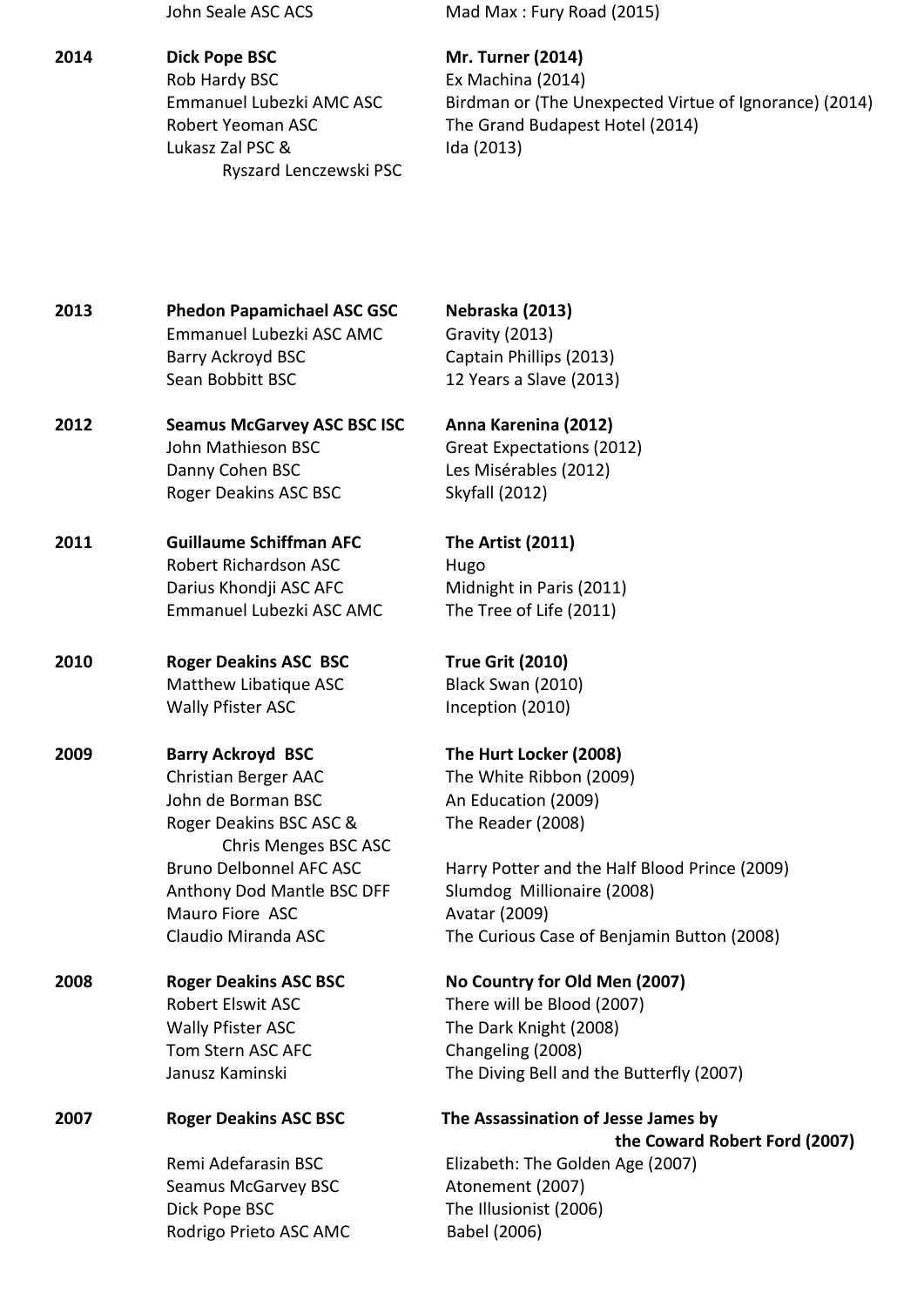## **2006 Phil Méheux BSC Casino Royale (2006)**  José Luis Alcaine AEC Volver (2006) Dion Beebe ASC ACS Memoirs of a Geisha (2005) Emmanuel Lubezki ASC AMC Children of Men (2006) Wally Pfister ASC The Prestige (2006)

Peter Suschitzky ASC BSC Eastern Promises (2007)

Guillermo Navarro ASC AMC El Laberinto del Fauno (2006)

**2005 John Mathieson BSC The Phantom of the Opera (2004)**  César Charlone ABC The Constant Gardener (2005) Andrew Dunn BSC Mrs. Henderson Presents (2005) Wally Pfister ASC Batman Begins (2005) Roger Pratt BSC Harry Potter and the Goblet of Fire (2005) **2004** No award given – changeover of voting period **2003 Russell Boyd ACS ASC Master & Commander: The Far Side of the World (2003)** Andrew Lesnie ACS ASC The Lord of the Rings: The Return of the King (2003) John Seale ASC ACS Cold Mountain (2003) Eduardo Serra ASC AFC Girl with a Pearl Earring (2003) **2002 Conrad Hall ASC Road to Perdition (2002)**  Dion Beebe ACS Chicago (2002) Pawel Edelman PSC The Pianist (2002) Andrew Lesnie ACS ASC The Lord of the Rings: The Two Towers (2002) Chris Menges BSC Dirty Pretty Things (2002) **2001 Roger Deakins ASC BSC The Man Who Wasn't There (2001)**  Bruno Delbonnel AFC Amelie (2001) Andrew Dunn BSC Gosford Park (2001) Andrew Lesnie ACS ASC The Lord of the Rings: The Fellowship of the Ring Donald McAlpine ACS ASC Moulin Rouge (2001) **2000 Roger Deakins ASC BSC O Brother, Where Art Thou? (2000)** Roger Pratt BSC Chocolat (2000) Peter Pau **Crouching Tiger, Hidden Dragon (2000)** Robert Fraisse AFC Enemy at the Gates (2001) Steven Soderbergh Traffic (2000) 1999 **Conrad L. Hall ASC American Beauty (1999)** Emmanuel Lubezki Sleepy Hollow (1999) John Mathieson BSC Gladiator (2000) Roger Pratt BSC The End of the Affair (1999) Robert Richardson ASC Snow Falling on Cedars (1999) **1998 Remi Adefarasin BSC Elizabeth (1998)** 

Janusz Kaminski ASC Saving Private Ryan (1998) Richard Greatrex BSC Shakespeare in Love (1998)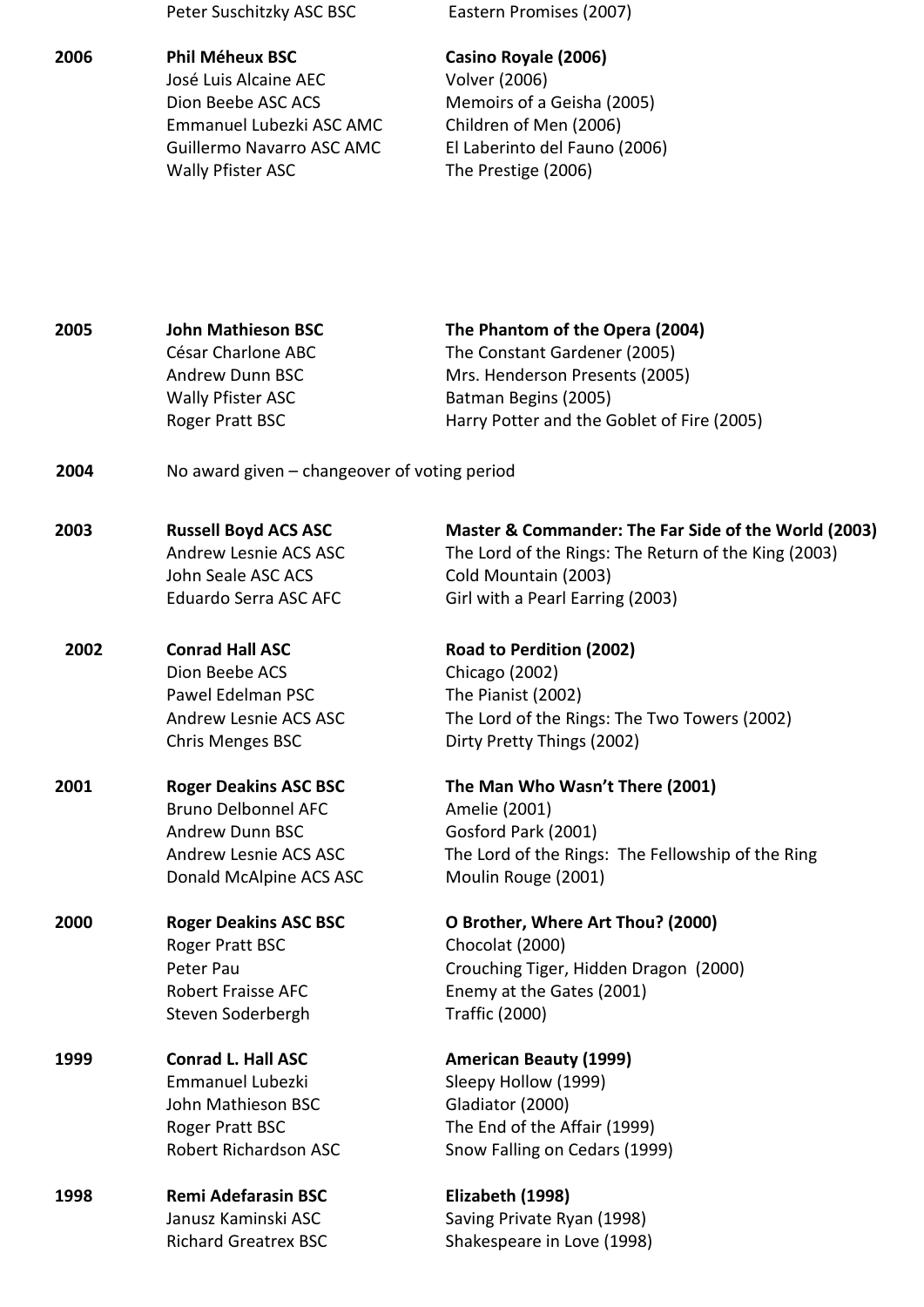**1997 Dante Spinotti AIC LA Confidential (1997)**  Nic Morris BSC Firelight (1997) Russell Carpenter ASC Titanic (1997)

Peter Biziou BSC The Truman Show (1998) John Toll ASC The Thin Red Line (1998)

 Robert Richardson ASC The Horse Whisperer (1998) Eduardo Serra AFC The Wings of the Dove (1997)

**1996 Alex Thomson BSC Hamlet (1996)**  John Seale ACS The English Patient (1996) Darius Khondji AFC **Evita** (1996) Chris Menges BSC Michael Collins (1996) **1995 Andrew Dunn BSC The Madness of King George (1995)**  Dean Cundey ASC Apollo 13 (1995) Peter Biziou BSC Richard III (1995) Darius Khondji AFC Se7en (1995) 1993 Janus Kaminski **Schindlers List (1993**) Stuart Dryberg ASC The Piano (1993) Roger Pratt BSC Shadowlands (1993) **1992 Tony Pierce Roberts BSC Howards End (1992)**  Sven Nykvist ASC Chaplin (1992) **1991 Pierre L'Homme AFC Cyrano de Bergerac (1990)**  Adrian Biddle BSC Thelma and Louise (1991) **1990 Freddie Francis BSC Glory (1989)**  Vittorio Storaro AIC Dick Tracy (1990) Martin Balhaus ASC Goodfellas (1990) David Watkin Memphis Belle (1990) **1989 Peter Biziou BSC Mississippi Burning (1989)**  Philippe Rousselot AFC Dangerous Liaisons (1988) John Seale ACS Dead Poet's Society (1989)

Michael Coulter BSC Sense and Sensibility (1995)

**1994 Philippe Rousselot AFC Interview with a Vampire: The Vampire Chronicles**  Michael Coulter BSC Four Weddings and a Funeral (1994) Roger Pratt BSC Frankenstein (1994) Roger Deakins BSC Hudsucker Proxy (1994) Peter Biziou BSC The Road to Welville (1994)

Dante Spinotti AIC The Last of the Mohicans (1992) Adrian Biddle BSC 1492: Conquest of Paradise (1992)

Dean Semler ACS Dances With Wolves (1990) Adam Greenberg ASC Terminator 2: Judgement Day (1991)

Alan Hume BSC Shirley Valentine (1989)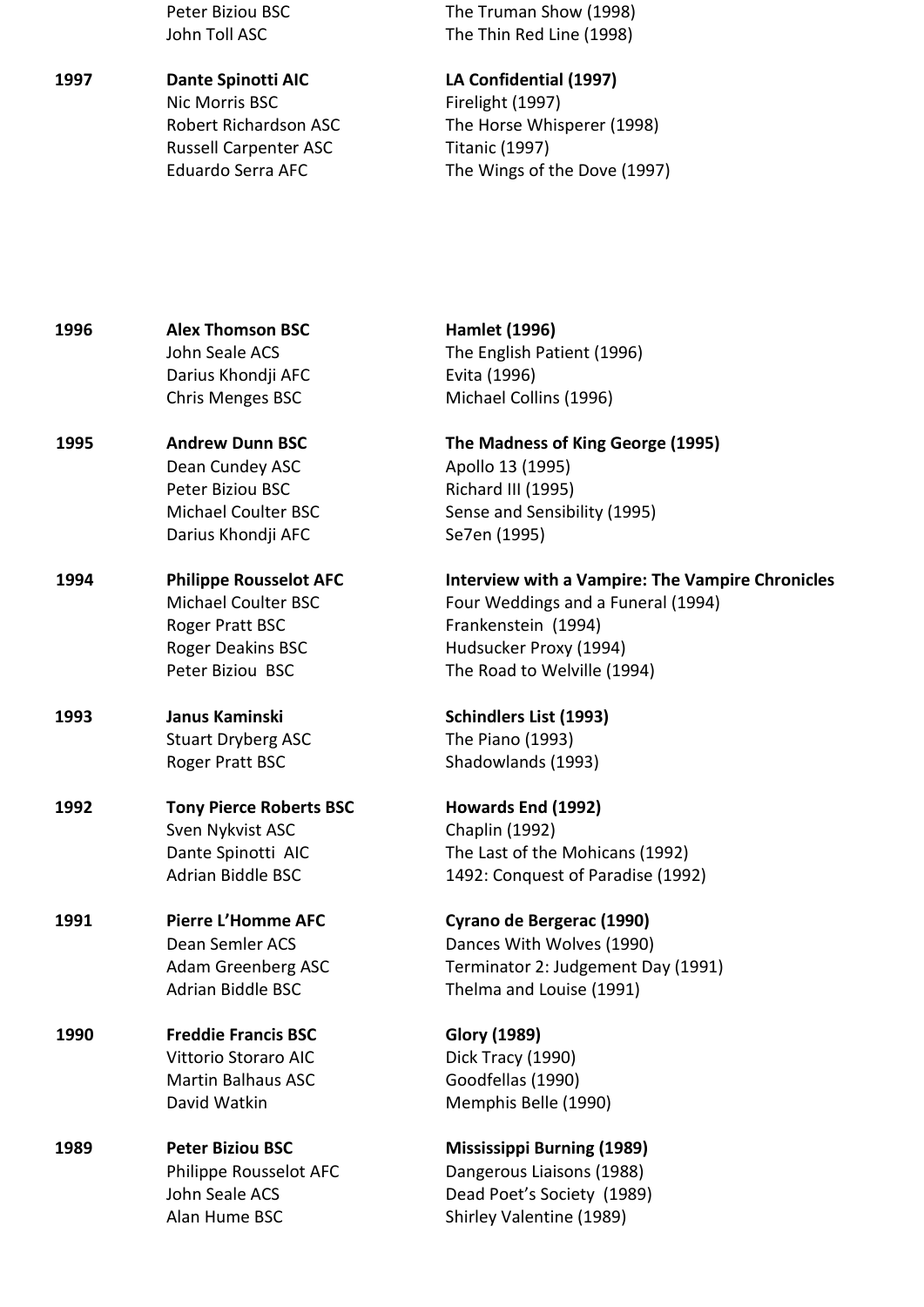| 1988 | <b>Vittorio Storaro AIC</b><br>Peter Hannan BSC ACS<br>Dean Cundy ASC<br>Sven Nykvist ASC | The Last Emperor (1987)<br>A Handful of Dust (1988)<br>Who Framed Roger Rabbit (1988)<br>The Unbearable Lightness of Being (1988) |
|------|-------------------------------------------------------------------------------------------|-----------------------------------------------------------------------------------------------------------------------------------|
| 1987 | <b>Philippe Rousselot AFC</b>                                                             | Hope and Glory (1987)                                                                                                             |
|      | <b>Bruno Nuttyen</b>                                                                      | Jean de Florette (1986)                                                                                                           |
| 1986 | <b>David Watkin</b>                                                                       | Out of Africa (1985)                                                                                                              |
|      | Allen Daviau ASC                                                                          | The Color Purple (1985)                                                                                                           |
|      | Chris Menges BSC                                                                          | The Mission (1986)                                                                                                                |
|      | Tony Pierce-Roberts BSC                                                                   | A Room With a View (1985)                                                                                                         |
| 1985 | <b>Alex Thomson BSC</b>                                                                   | <b>Legend (1985)</b>                                                                                                              |
|      | <b>Miroslav Ondricek ACK</b>                                                              | Amadeus (1984)                                                                                                                    |
|      | <b>Ernest Day BSC</b>                                                                     | A Passage to India (1984)                                                                                                         |
|      | John Seale ACS                                                                            | <b>Witness (1985)</b>                                                                                                             |
| 1984 | <b>Chris Menges BSC</b>                                                                   | The Killing Fields (1984)                                                                                                         |
|      | Arthur Ibbetson BSC                                                                       | The Bounty (1984)                                                                                                                 |
|      | <b>Walter Lassally BSC</b>                                                                | The Bostonians (1984)                                                                                                             |
|      | John Alcott BSC                                                                           | Greystoke: The Legend of Tarzan, Lord of the Apes (1984)                                                                          |
|      | Douglas Slocombe BSC                                                                      | Indiana Jones and the Temple of Doom (1984)                                                                                       |
| 1983 | <b>Sven Nykvist ASC</b>                                                                   | <b>Fanny and Alexandra (1983)</b>                                                                                                 |
|      | Alex Thomson BSC                                                                          | Eureka (1983)                                                                                                                     |
| 1982 | <b>Billy Williams BSC &amp;</b><br><b>Ronnie Taylor BSC</b>                               | <b>Gandhi (1982)</b>                                                                                                              |
|      | Jordan Cronenweth ASC                                                                     | Blade Runner (1982)                                                                                                               |
|      | <b>Billy Williams BSC</b>                                                                 | On Golden Pond (1981)                                                                                                             |
|      | Dick Bush BSC                                                                             | Victor Victoria (1982)                                                                                                            |
| 1981 | <b>Freddie Francis BSC</b>                                                                | The French Lieutenants Woman (1981)                                                                                               |
|      | <b>Richard Ciupka</b>                                                                     | Atlantic City (1980)                                                                                                              |
|      | David Watkin                                                                              | Chariots of Fire (1981)                                                                                                           |
|      | <b>Alex Thomson BSC</b>                                                                   | Excalibur (1981)                                                                                                                  |
|      | Geoffrey Unsworth BSC &<br>Ghislain Cloquet                                               | Tess (1979)                                                                                                                       |
| 1980 | <b>Freddie Francis BSC</b>                                                                | The Elephant Man (1980)                                                                                                           |
|      | Caleb Deschanel ASC                                                                       | The Black Stallion (1979)                                                                                                         |
|      | Gil Taylor BSC                                                                            | Flash Gordon (1980)                                                                                                               |
| 1979 | <b>Billy Williams BSC</b>                                                                 | Eagle's Wing (1979)                                                                                                               |
|      | Vittorio Storaro ASC AIC                                                                  | Apocolypse Now (1979)                                                                                                             |
|      | Derek Van Lint BSC                                                                        | Alien (1979)                                                                                                                      |
|      | <b>Nestor Almendros ASC AFC</b>                                                           | Days of Heaven (1978)                                                                                                             |
| 1978 | <b>Douglas Slocombe BSC</b>                                                               | Julia (1977)                                                                                                                      |
|      | Frank Tidy BSC                                                                            | The Duellists (1977)                                                                                                              |
|      |                                                                                           |                                                                                                                                   |
|      | Geoffrey Unsworth OBE BSC                                                                 | The First Great Train Robbery (1978)                                                                                              |
|      | Geoffrey Unsworth OBE BSC                                                                 | Superman (1978)                                                                                                                   |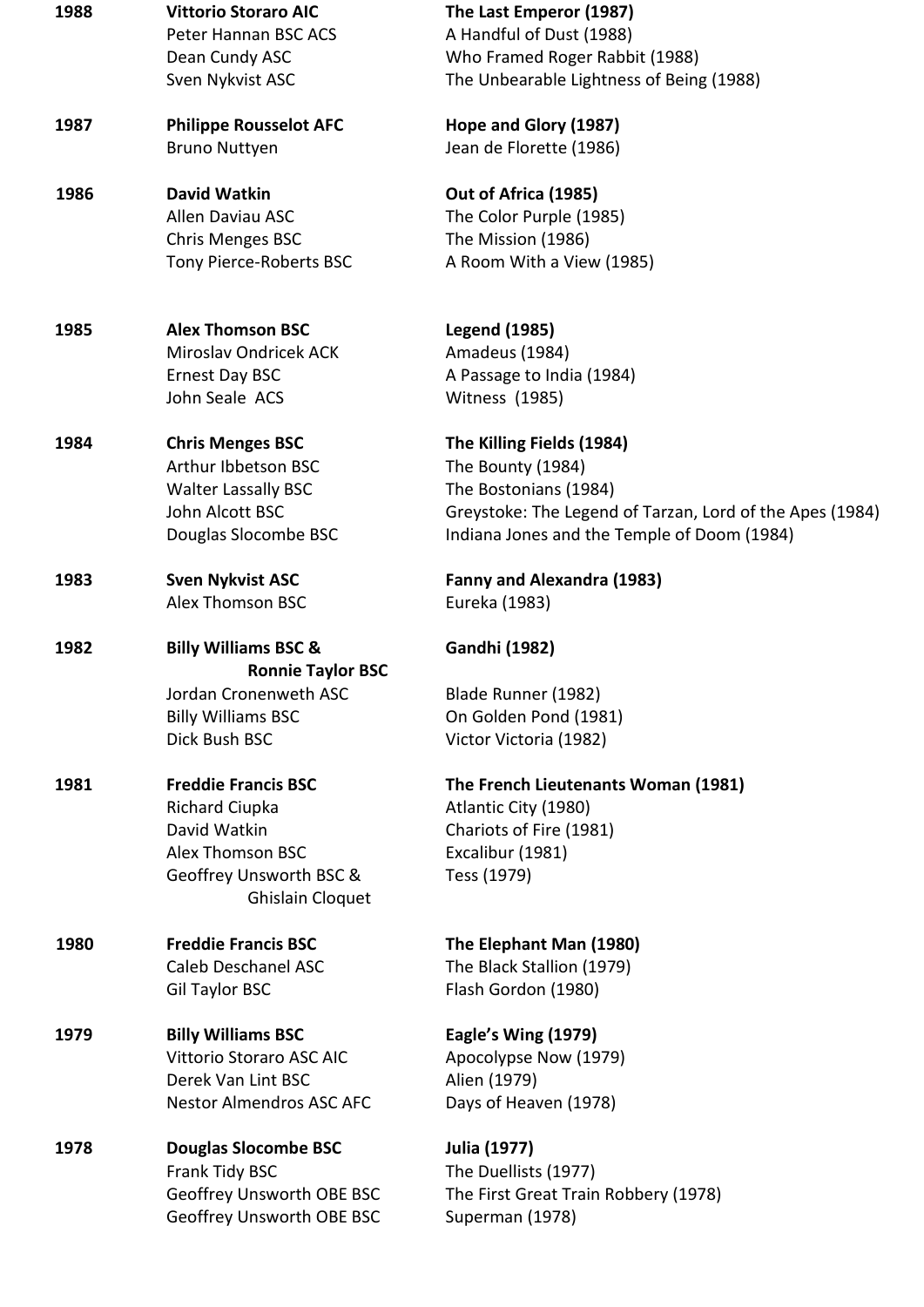| 1977 | <b>Geoffrey Unsworth OBE BSC</b><br><b>Gilbert Taylor BSC</b><br>Peter Suschitzky BSC                          | A Bridge Too Far (1977)<br>Star Wars: Episode IV - A New Hope (1977)<br>Valentino (1977)                                          |
|------|----------------------------------------------------------------------------------------------------------------|-----------------------------------------------------------------------------------------------------------------------------------|
| 1976 | <b>Gilbert Taylor BSC</b><br>Gerry Fisher BSC<br>Conrad Hall ASC<br>Russell Boyd ASC ACS                       | The Omen (1976)<br>Aces High (1976)<br>Marathon Man (1976)<br>Picnic At Hanging Rock (1975)                                       |
| 1975 | <b>John Alcott BSC</b>                                                                                         | Barry Lyndon (1975)                                                                                                               |
| 1974 | <b>Douglas Slocombe BSC</b>                                                                                    | The Great Gatsby (1974)                                                                                                           |
| 1973 | <b>Douglas Slocombe BSC</b>                                                                                    | Jesus Christ Superstar (1973)                                                                                                     |
| 1972 | <b>Geoffrey Unsworth BSC</b>                                                                                   | <b>Cabaret (1972)</b>                                                                                                             |
| 1971 | <b>Ossie Morris BSC</b>                                                                                        | Fiddler on the Roof (1971)                                                                                                        |
| 1970 | <b>Freddie Young BSC</b>                                                                                       | Ryan's Daughter (1970)                                                                                                            |
| 1969 | <b>Gerry Turpin BSC</b>                                                                                        | Oh! What A Lovely War (1969)                                                                                                      |
| 1968 | <b>Douglas Slocombe BSC</b>                                                                                    | The Lion in Winter (1968)                                                                                                         |
| 1967 | <b>Ossie Morris BSC</b>                                                                                        | The Taming of the Shrew (1967)                                                                                                    |
| 1966 | <b>Freddie Young BSC</b><br><b>Ossie Morris BSC</b>                                                            | Doctor Zhivago (colour) (1965)<br>The Spy Who Came In From the Cold (BW) (1965)                                                   |
| 1965 | <b>Skeets Kelly BSC</b>                                                                                        | for Second Unit Photography                                                                                                       |
| 1964 | <b>Geoffrey Unsworth BSC</b>                                                                                   | <b>Becket (1964)</b>                                                                                                              |
| 1963 | <b>Ted Moore BSC</b><br><b>Douglas Slocombe BSC</b>                                                            | From Russia With Love (colour) (1963)<br>The Servant (BW) (1963)                                                                  |
| 1962 | <b>Freddie Young BSC</b>                                                                                       | Lawrence of Arabia (1962)                                                                                                         |
| 1961 | <b>Robert Krasker BSC</b>                                                                                      | El Cid (1961)                                                                                                                     |
| 1960 | <b>Freddie Francis BSC</b>                                                                                     | Sons and Lovers (1960)                                                                                                            |
| 1959 | <b>Harry Waxman BSC</b>                                                                                        | Sapphire (1959)                                                                                                                   |
| 1958 | <b>Jack Hildyard BSC</b>                                                                                       | The Bridge on the River Kwai (1957)                                                                                               |
| 1957 | <b>No Award given</b>                                                                                          |                                                                                                                                   |
| 1956 | <b>Jack Cardiff BSC</b><br>Geoffrey Unsworth BSC<br>Freddie Young BSC<br>Freddie Young BSC<br>Ossie Morris BSC | War and Peace (1956)<br>A Town Like Alice (1956)<br>Bhowani Junction (1956)<br>Invitation to the Dance (1956)<br>Moby Dick (1956) |